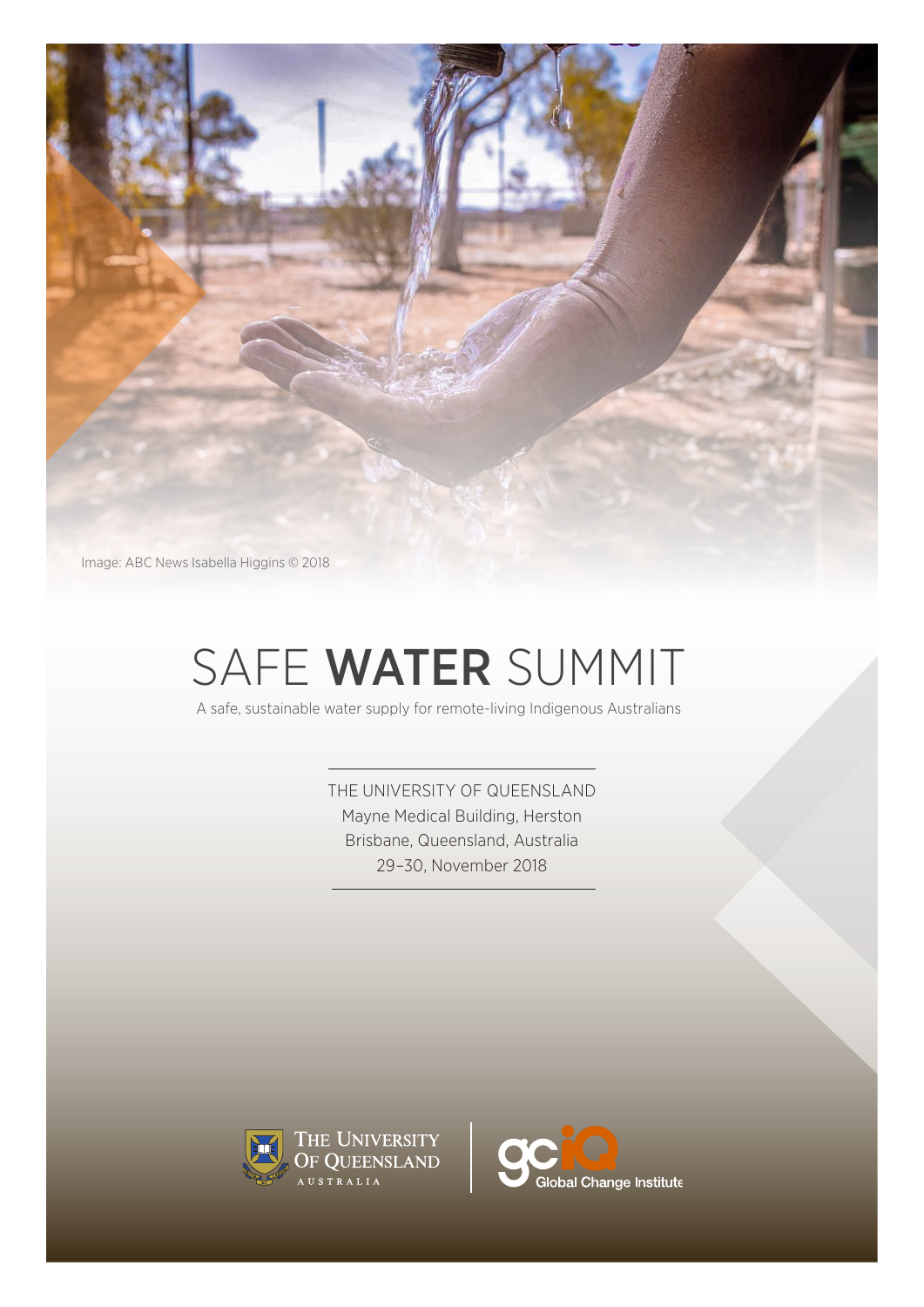

Faculty of Medicine, School of Public Health School of Clinical Medicine

# SAFE WATER SUMMIT

A safe, sustainable water supply for remote-living Indigenous Australians



ACKNOWLEDGEMENTS: the Safe Water Summit is supported by the UQ Global Change Institute Flagship Projects Program, the UQ Faculty of Medicine Collaborative Grant Workshop Scheme, a UQ SPH 2018 Building Research Capacity – seeding grant, and sponsorship from the Australian Nuclear Science & Technology Organisation (ANSTO).

For enquiries please contact: Professor Wendy Hoy, Director, Centre for Chronic Disease and NHMRC Centre of Research Excellence for Chronic Kidney Disease, The University of Queensland, T: (+61) 07 334 64809 E:w.hoy@uq.edu.au; or Dr Nina Hall, School of Public Health, The University of Queensland, T: (+61) 07 334 64717 M: (+61) 0415 750 957 E: n.hall2@uq.edu.au



Please help us to spread the message by including the following SAFE WATER SUMMIT hashtag in your social media posts: #safewaterUQ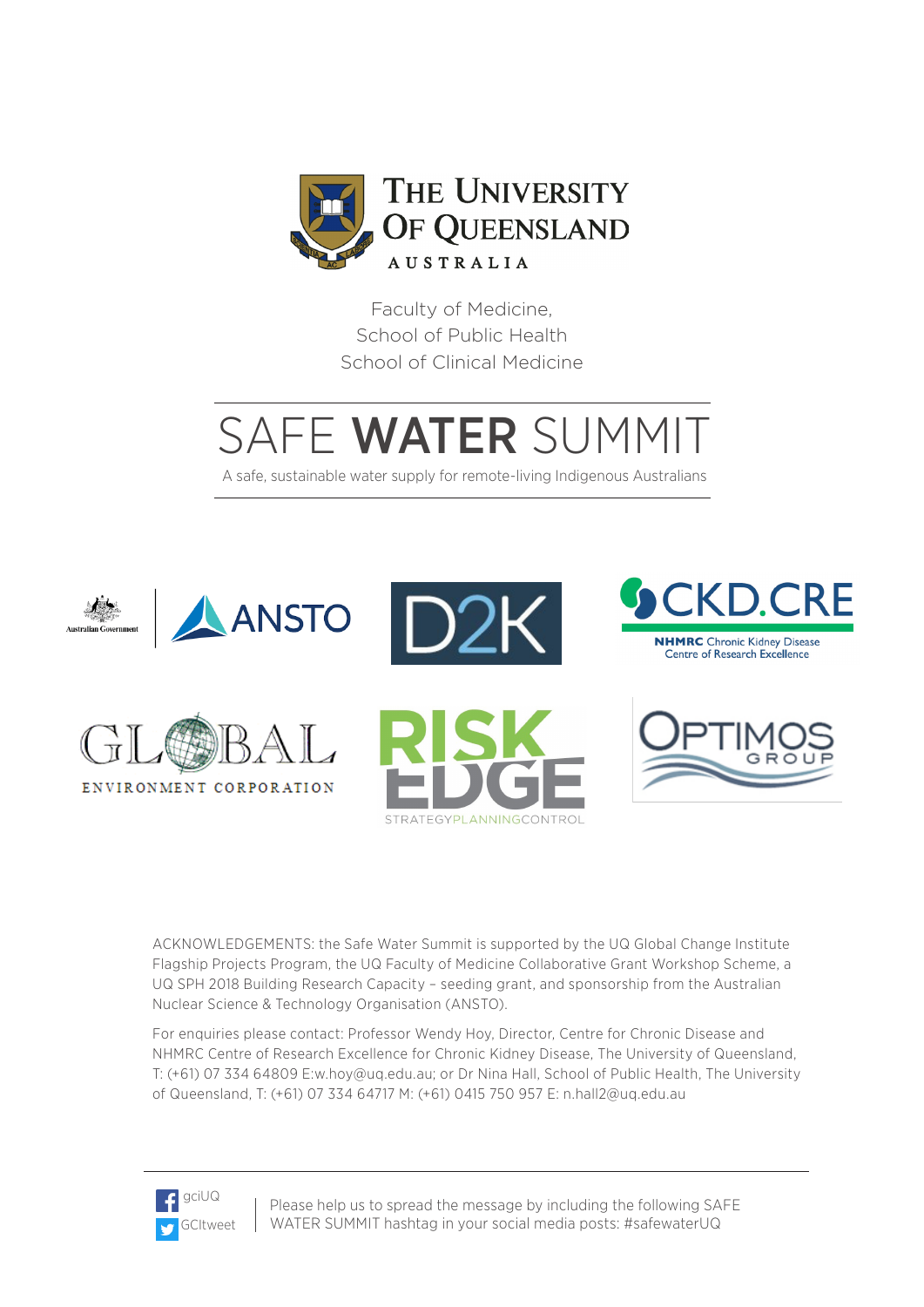# *Thursday, 29 November 2018 ES Meyers Tiered Theatre (Room 26, Level 4) Mayne Medical Building*

| <b>TIME</b> | <b>TOPIC</b>                                                                                                                 | <b>PRESENTER</b>                                       |
|-------------|------------------------------------------------------------------------------------------------------------------------------|--------------------------------------------------------|
| 8.30 AM     | Guests assemble and experience Heidi Chan's eco-<br>moodscape (repeated during intervals)                                    | <b>Heidi Chan</b>                                      |
| 8.45 AM     | <b>OPENING</b>                                                                                                               | <b>Chair, Wendy Hoy</b>                                |
|             | <b>Welcome Remarks</b>                                                                                                       | <b>Wendy Hoy</b>                                       |
| 8.50 AM     | Welcome to Country                                                                                                           | Aunty Kerry Charlton                                   |
| 9.00 AM     | Opening address                                                                                                              | <b>Bronwyn Fredericks PVC-IE</b>                       |
| 9.15 AM     | Keynote Introductory Speech                                                                                                  | Joshua Creamer                                         |
| 9.30 AM     | Setting the scene                                                                                                            | <b>Charles Gilks</b>                                   |
| 9.40 AM     | Keynote address - Kupi - Drinking water and chronic disease<br>in remote Australia, The Western Desert Kidney Health Project | Christine Jeffries-Stokes and<br><b>Annette Stokes</b> |
| 9.55 AM     | Morning tea                                                                                                                  |                                                        |
|             |                                                                                                                              |                                                        |
| 10.25 AM    | <b>LIVED EXPERIENCE</b>                                                                                                      | <b>Chair, Claire Brolan</b>                            |
|             | Pandanas Park's contaminated water                                                                                           | Patricia Riley                                         |
|             | We need clean water where we live, in Borroloola                                                                             | Nancy McDinny and Gadrian<br>Hoosan                    |
|             | PFAS and PROS on your doorstep in Australia                                                                                  | Dianne Priddle                                         |
|             | Country not happy                                                                                                            | <b>May Diganbal Rosas</b>                              |
|             | What is the drink of choice in remote communities?                                                                           | Megan Ferguson                                         |
|             | <b>IMPACTS ON HEALTH</b>                                                                                                     |                                                        |
|             | Kidney function in rural communities - filtering the facts                                                                   | Karen Dwyer                                            |
|             | Unsafe water, poor health and low life expectancy in remote<br>communities                                                   | Jay Rajapakse                                          |
|             | Chronic renal toxicants in drinking water, and public health<br>provisions of the NHMRC Australian Drinking Water Guidelines | lan Stewart                                            |
| 12.15 PM    | Lunch $(12.15 - 1.15 \text{ PM})$                                                                                            |                                                        |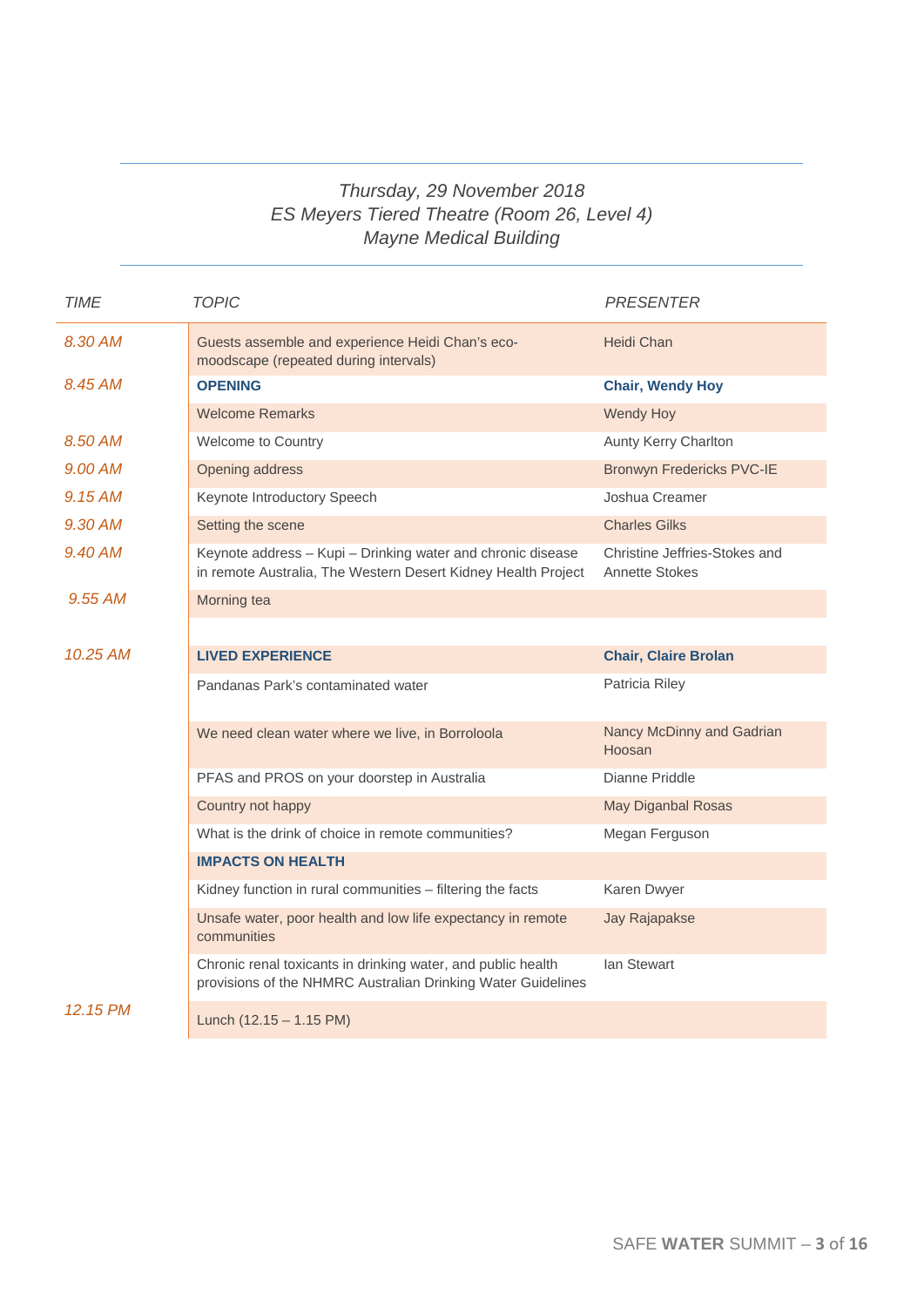| <b>TIME</b> | <b>TOPIC</b>                                                                                                                                                 | <b>PRESENTER</b>                              |
|-------------|--------------------------------------------------------------------------------------------------------------------------------------------------------------|-----------------------------------------------|
| 1.15 PM     | APPROACHES, SOLUTIONS, CHALLENGES                                                                                                                            | <b>Chair, Richard Banati</b>                  |
|             | The Deadly Heavy Metals Water Filter                                                                                                                         | Uriah Daisybell                               |
|             | High nitrate in remote community bore water supplies:<br>hydrogeological and geochemical considerations                                                      | <b>Matthew Currell</b>                        |
|             | To Treat or Not to Treat - That is the question!                                                                                                             | <b>Daniel Drew</b>                            |
|             | 'Understanding context' - an oft forgotten pre-requisite for the<br>design of appropriate drinking water solutions                                           | <b>Annette Davison</b>                        |
|             | Housing for Health and Safe Water: Revisiting history to land<br>in the present                                                                              | Paul Torzillo                                 |
|             | Positive re-design of drinking water delivery in the Torres Strait<br><b>Islands</b>                                                                         | <b>Chris Blake</b>                            |
|             | Safe, Secure and Sustainable Water Services for Queensland<br>Communities                                                                                    | Rob Fearon                                    |
|             | Water and Wastewater services for remote communities in<br><b>Western Australia</b>                                                                          | Anas Ghadouani                                |
|             | Adapting International Development sector approaches to<br>improving water service outcomes for remote Indigenous<br>communities                             | Kumi Abeysuriya                               |
|             | Unsafe regulated potable water supplies - more common than<br>you think: Part 1                                                                              | <b>Michael Lawrence</b>                       |
|             | Unsafe regulated potable water supplies - more common than<br>you think: Part 2                                                                              | Katrin Doederer                               |
| 3.15 PM     | Afternoon Tea                                                                                                                                                |                                               |
| 3.40 PM     | <b>PLANNING AND POLICY FRAMEWORKS</b>                                                                                                                        | Chairs, Jay Rajapakse, Brian<br><b>Hudson</b> |
|             | Identifying the critical 'unknown unknowns'                                                                                                                  | <b>Geoff Harris</b>                           |
|             | Water and the bush                                                                                                                                           | <b>Felicity Wall</b>                          |
|             | Leveraging Australia's SDG commitments for greater<br>accountability and action for safe water for Australia's First<br>Peoples living in discrete locations | Claire Brolan                                 |
|             | <b>ONGOING RESEARCH</b>                                                                                                                                      |                                               |
|             | Chronic kidney disease, diabetes, and water quality in the<br>Northern Territory                                                                             | <b>Paul Lawton</b>                            |
|             | Chronic Kidney Disease of Unknown Aetiology (CKDu) in Sri<br>Lanka: Advancing a hypothesis-agnostic approach                                                 | Katrina Van De Ven                            |
|             | Environmental factors impacting drinking water quality in<br>CKDu-affected regions in Sri Lanka: an isotopic tracer<br>approach                              | Chandima Nikagolla                            |
| 5.00 PM     | <b>CLOSE</b>                                                                                                                                                 |                                               |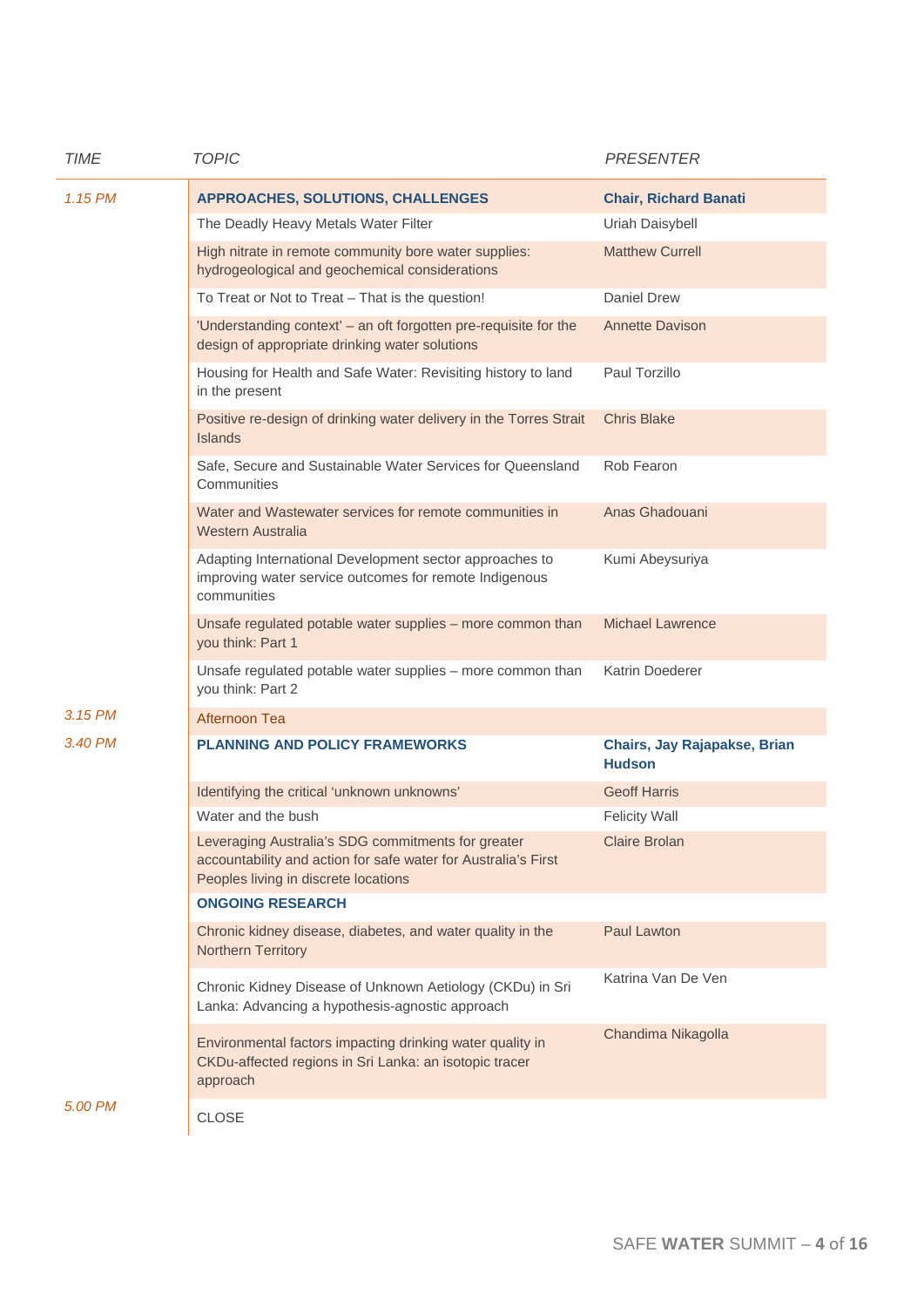# *Friday, 30 November 2018 Collaborative Room (room 25, level 3), Mayne Medical Building*

| <b>TIME</b> | TOPIC                                                                                                                               | PRESENTER                                                                  |
|-------------|-------------------------------------------------------------------------------------------------------------------------------------|----------------------------------------------------------------------------|
| 8.30 AM     | <b>Guests assemble</b>                                                                                                              |                                                                            |
| 8.45 AM     | NEXT STEPS: where to now for long-term action for safe<br>water?                                                                    | <b>Chair, Nina Hall</b>                                                    |
|             | Brainstorm of effective next steps (including advocacy, funding<br>of research and existing resources, and selection of priorities) |                                                                            |
| 10.30 AM    | <b>Morning Tea</b>                                                                                                                  |                                                                            |
| 10.45 AM    | Small group development of actions and next steps, including<br>draft proposals                                                     | Chair, Nina Hall and designated<br>facilitators*                           |
| 12.50 PM    | <b>Closing Remarks</b>                                                                                                              | <b>Wendy Hoy</b>                                                           |
| 1.00 PM     | <b>CLOSE</b>                                                                                                                        |                                                                            |
|             |                                                                                                                                     | * Olaisa Dualam <i>Vinnei Aharamina, Magang Fangunaan</i> , Darmaand Mahar |

#### *\* Claire Brolan, Kumi Abeysuriya, Megan Ferguson, Raymond Maher*

# NOTES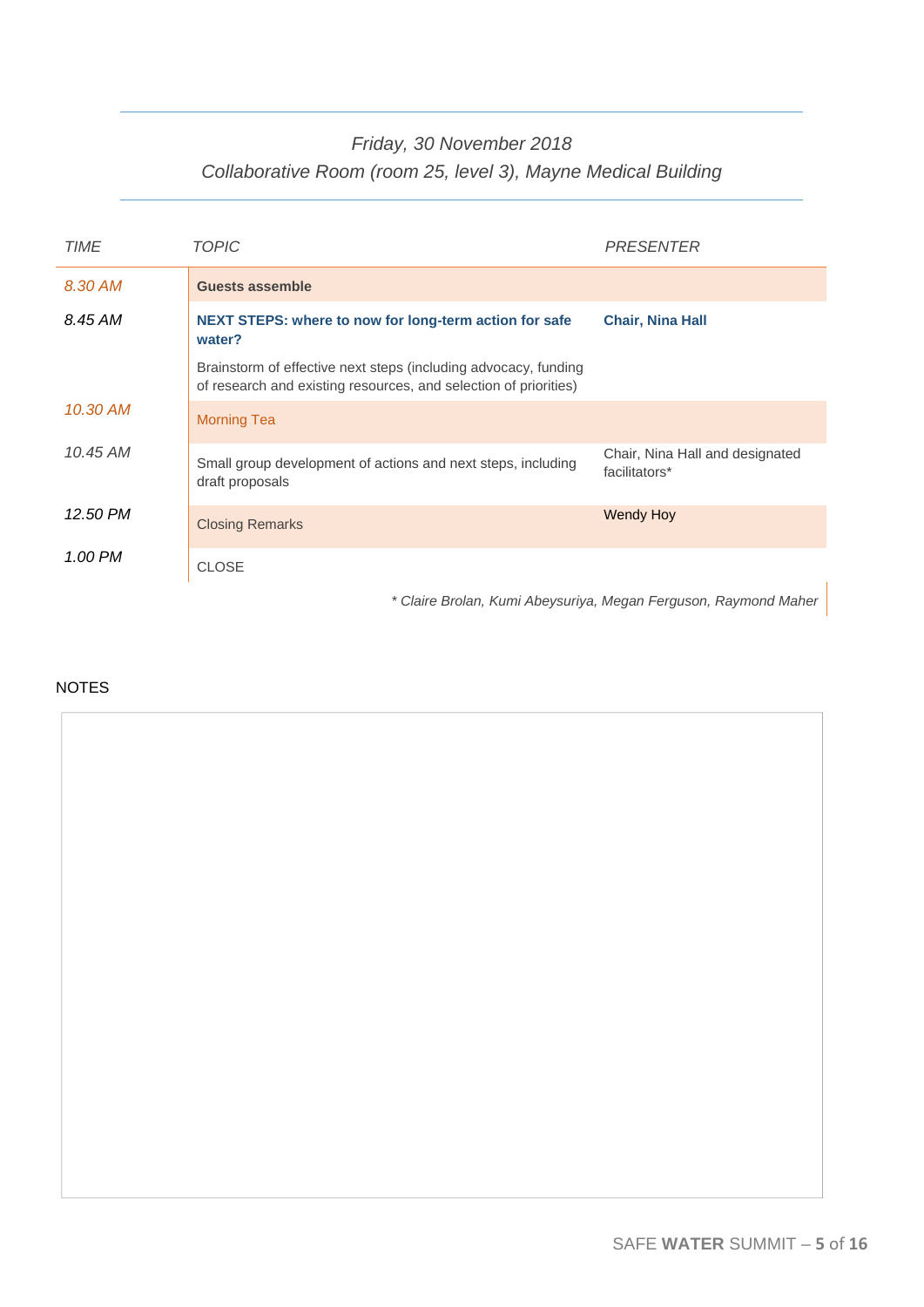# **ABSTRACTS**

# **LIVED EXPERIENCE**

# **Kupi – Drinking water and chronic disease in remote Australia, Western Desert Kidney Health Project**

#### Christine Jeffries<sup>1,2</sup>, Annette Stokes<sup>1,3</sup>

<sup>1</sup>University of Western Australia Rural Clinical School; <sup>2</sup>Western Desert Kidney Health Project; <sup>3</sup>Wongutha Birni Aboriginal Corporation, WA

The Western Desert Kidney Health project (WDKHP) was a research project conducted in five towns and five remote Aboriginal communities in the Goldfields of Western Australia. The aims of the project were to determine the prevalence of type 2 diabetes (T2DM), kidney disease and their associated risk factors in Aboriginal and Non-Aboriginal adults and children and to compare those rates with national rates

The WDKHP found higher than predicted rates of T2DM, hypertension, haematuria, aciduria and elevated ACR in Aboriginal and non-Aboriginal adults and children. There was no difference between Aboriginal and non-Aboriginal children.

Drinking water quality in the study communities often does not meet national and international safety guidelines. We have been able to outline biologically plausible pathways that might explain how poor drinking water quality and contamination might contribute to chronic disease and poor health outcomes in remote areas.

# **Pandanas Park's contaminated water**

#### **Patricia Riley**

Pandanus Park Aboriginal Corporation (PPAC), West Kimberley, WA

I am a Nyikina Mangala traditional owner and the spokesperson of Pandanus Park Community. The 2015 WA Auditor General's report found that our water is contaminated with nitrates in a major way. They say the level is alright for consumption for most but it is too high for babies under three months and pregnant women.

In 2017 the not-for-profit Yaru Foundation gave us a reverse osmosis unit and now the whole community (150 people) cart water from this one double tap unit for drinking and cooking. It is regularly sampled by Derby Shire. We shower and wash and garden with our house main tap water that the Kimberley Regional Service Providers treats with chlorine. This water smells like faeces and affects our eyes and skin. We are not healthy and the chlorine does not solve the problem. Nothing is happening. We feel fear and we don't know how much damage is being done to us. We want feedback and we want to manage our own water.

# **We need clean water where we live, in Borroloola**

#### **Nancy McDinny and Gadrian Hoosan**

Garawa and Yanyuwa Country, Borroloola, NT

In April this year we were told that our (bore) water in Garawa camp on the McArthur River is contaminated with lead and manganese and we should not drink it, and then they said it was safe and that the high lead had come from our pipes and not the mine. We think this is a "cover up", they just want the mine to keep going. People in Garawa now get drinking and cooking water from the new bore in Borroloola that has a filter. We have been here for 40,000 years, and used to fish here every day. In 2014 a monitoring group said that our fish are toxic with lead from the mine, so we stopped fishing and started worrying. Now we have to drive 100 km to fish. We've asked, but no one has had tests. We can't live with this contamination anymore. We need the water to be clean, it's our life and our children's lives. We need a person to talk to us. We don't trust anyone anymore. We are being treated like animals. Also, there is a big push for fracking for shale-gas, which might be 10 times worse than the McArthur mine. People of the all 4 language groups here and the pastoralists here are working together but are not being supported.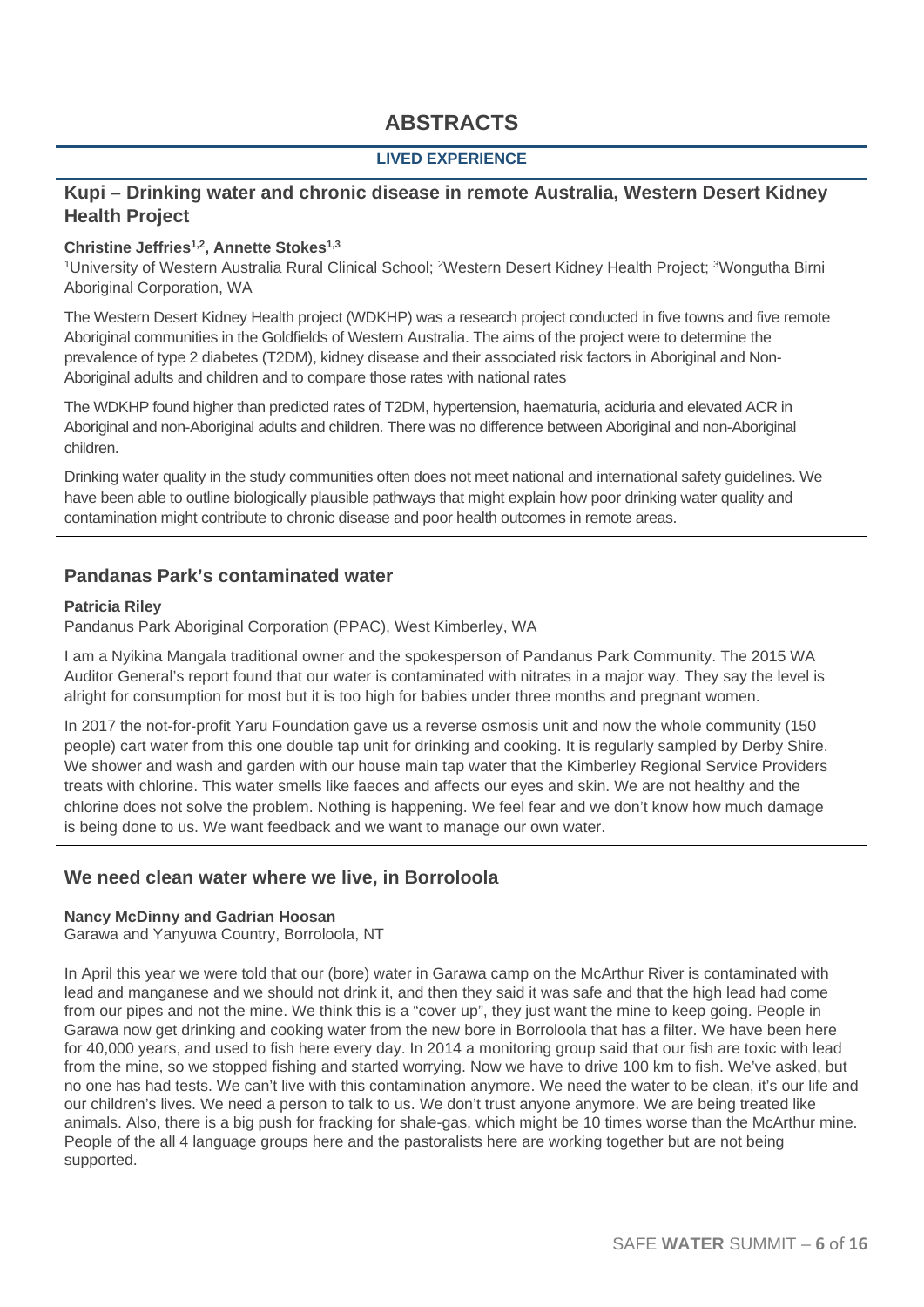# **PFAS and PROS on your doorstep in Australia**

# **Dianne Priddle**

# Berwick Stud, Oakey, QLD

It is a fundamental right for all humans to have access to clean water. Oakey sits on an Alluvial Basin with the water system contaminated by PFOS and PFAS chemicals leaking from the nearby Oakey Defence Base. We live within the 26 km zone. These chemicals are both bio-persistent in that they don't break down in the environment for more than 50 years. Our cattle still drink from the contaminated zone with bores, creek and overland flow when raining. We are exposed to chemicals in this zone that have been linked to a range of health issues ranging from cancer to kidney disease. Yet our own government has downplayed these findings. We must act on the latest science the world has to offer. Local, state and federal government bodies must work together to share information and act fast, as if it was their properties suffering contamination.

# **Country not happy**

# **May Diganbal Rosas**

# *Dagoman Country*

I am an elder of the Katherine community and senior custodian of Dagoman Country on my mother's side. We live on this land, near the Tindal Air Force Base. In 2017 we were told that levels of PFAS from fire-extinguisher foam are high in our soil and water and have been for many years. I have to tell my grandchildren that they can't pick berries, and can't eat barramundi and turtles and prawns from the Katherine River any more. Our drinking water is now from rain water tanks and not from bore water or the river. The damage is huge.

My people have always been here, we are connected to our land and we live off our land for bush tucker. We use this sacred land for cultural purposes and rely on its resources.

I raised my concerns with the Northern Land Council. No one has come to speak to me, we are ignored. Government and Defence need to come and hear from us with respect. We will never leave this country, this will always be our home.

# **What is the drink of choice in remote communities?**

#### **Megan Ferguson1, Julie Brimblecombe2**

<sup>1</sup>The University of Queensland, Brisbane, QLD; <sup>2</sup>Monash University, Melbourne, VIC

Nationally, plain water has been shown to contribute 48%, and sugared drinks and alcohol 28%, to the drinks consumed by Aboriginal and Torres Strait Islander peoples. Aboriginal and Torres Strait Islander leaders have raised concerns about the impact of water palatability and potability, and limited household resources on the drink choices of residents. In food stores, storeowners aim to address this by supplying large, affordable containers of water, 600 ml water for \$1.00, pricing water and diet soft drinks lower than sugar softdrinks and promoting bottled water. Further discounting water by 20% increased sales by 17.6%. Councils have been supported to create supportive environments for health, including installation of water bubblers. Gaps remain in relation to the impact of water supply on drink consumption and the potential role in preventing diet-related disease.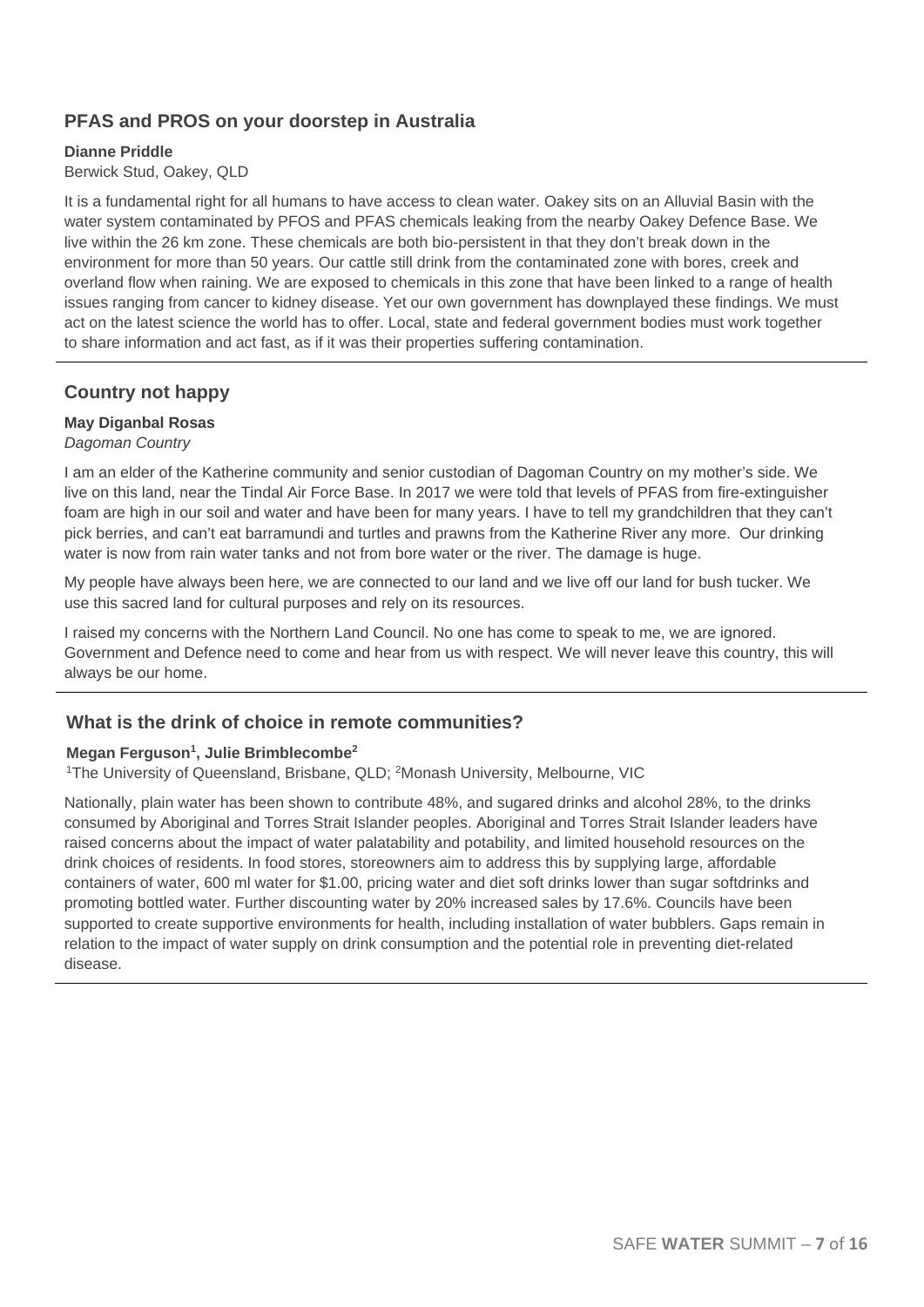# **IMPACTS ON HEALTH**

# **Kidney function in rural communities – filtering the facts**

# **Karen Dwyer1, Susan Brumby1,2**

<sup>1</sup>School of Medicine, Deakin University, Geelong; <sup>2</sup>National Centre for Farmer Health, Hamilton, VIC

Chronic Kidney Disease of unknown aetiology (CKDu) is a prevalent condition (17.9–21.1%) in agricultural communities in India, Sri Lanka and Central America. Young (20-50 yo) male agricultural workers are predominantly affected. Putative antecedents include agrochemical exposure, contaminated water and dehydration in addition to a higher burden of traditional risk factors for CKD. Within Victoria the prevalence of CKD is greater in agricultural communities compared to the state as a whole – for example in the Grampians and Loddon-Mallee-Murray regions the prevalence of CKD is 13.5% compared to 9.8% for the state as a whole and 5.4% and 7% for Bayside and Eastern Melbourne. Our preliminary data shows that 67% of 511 eligible persons based in agricultural communities has 1 or more known risk factor for CKD, which is double the expected rate and likely under-reported. The proposed study aims to define the burden of CKD in agricultural communities and identify novel CKD risk factors.

# **Unsafe water, poor health and low life expectancy in remote communities**

# **Jay Rajapakse1, Herath Manthrithilake2, Brian Hudson1**

<sup>1</sup>Queensland University of Technology (QUT), Brisbane, QLD; <sup>2</sup>International Water Management Institute (IWMI), Sri Lanka

Drinking water supplied to remote communities comes from groundwater and/ or surface water sources. Communities in remote areas often access unsafe water for drinking. The quality of this water varies, and poses different health risks based on the nature, quantity and combinations of contaminants.

Common waterborne diseases like typhoid, cholera and gastroenteritis are well known. Chronic kidney disease of unknown causes (CKDu) is another global problem, causing suffering for patients, and posing heavy financial burdens on public health systems. Kidney function can fail for different reasons, known and unknown. There are many hypotheses about the causes of CKDu, and unsafe drinking water is prominent. Human capacity to tolerate different water qualities also varies from place to place. Therefore, standards for drinking water quality should reflect local circumstances.

Provision of safe water to remote communities through appropriate water treatment solutions could improve health and life expectancy in remote communities.

# **Chronic renal toxicants in drinking water, and public health provisions of the NHMRC Australian Drinking Water Guidelines**

#### **Ian Stewart1,2, Wasa Wickramasinghe2**

<sup>1</sup>Food and Water Toxicology Consulting, Brisbane; <sup>2</sup>Queensland Alliance for Environmental Health Sciences, The University of Queensland, Brisbane, QLD

Chemical agents that can adversely affect renal health may contaminate drinking water. Nephrotoxic metals and metalloids include cadmium, lead, inorganic arsenic and uranium. Sodium is an essential element but chronic excess intake, through its contributory effects on hypertension, is likely detrimental to renal function. Maximum permissible concentrations in drinking water for Cd, As, Pb and U have been determined by NHMRC; advisory considerations are presented for Na. Several disinfection by-products, notably the trihalomethanes, are renal toxins. Organohalogens are more likely to form in conditions of high organic load during drinking water disinfection. While the aetiology of population-level chronic renal disease is presumably multifactorial, future epidemiological investigations should assess community-level variability in drinking water quality for consideration of water-borne nephrotoxins.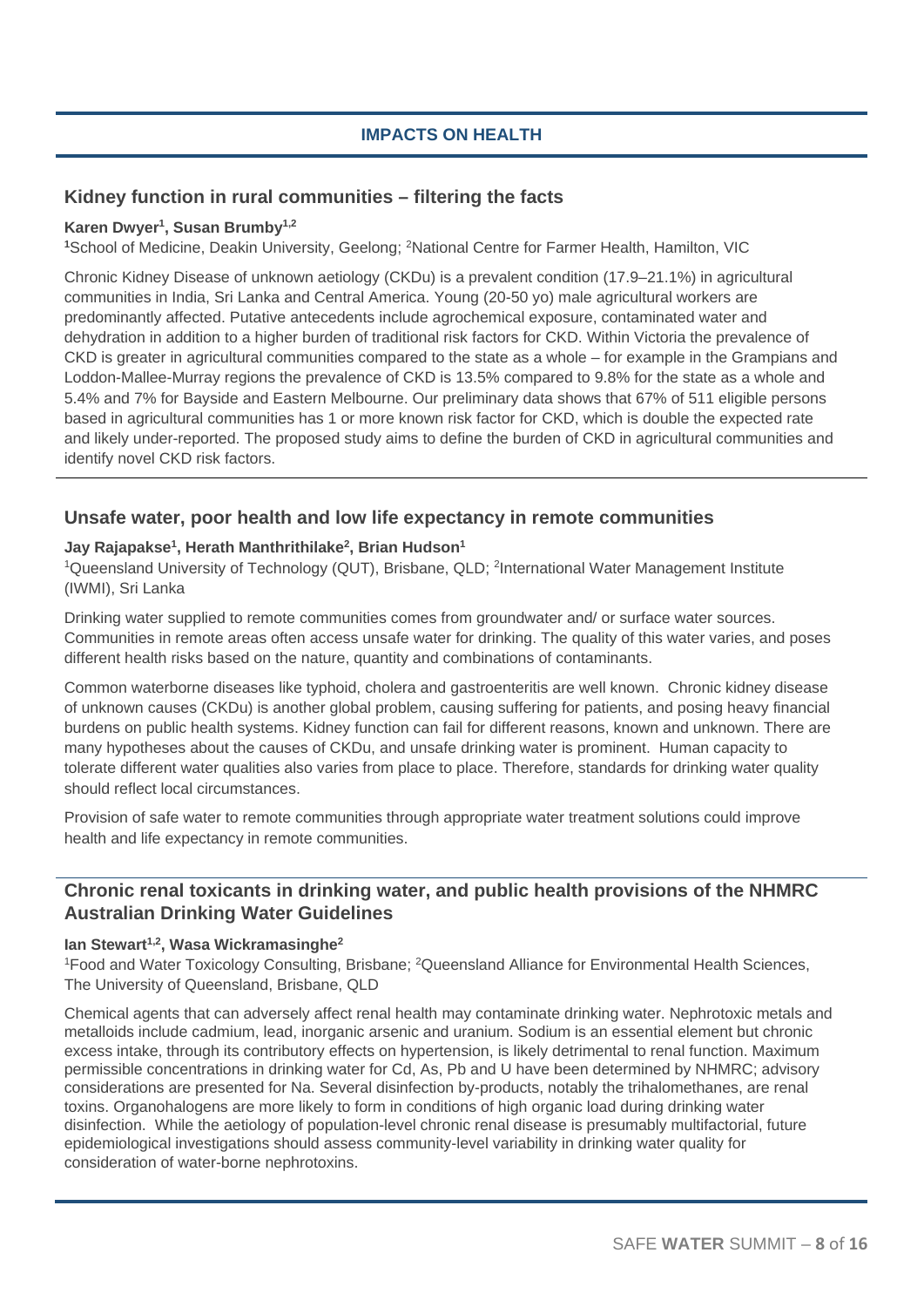# **APPROACHES, SOLUTIONS, CHALLENGES**

# **The Deadly Heavy Metals Filter**

**Uriah Daisybell, Allan Alipio** 

Christian Aboriginal Parent Directed School, Coolgardie, WA

The aim of this project was to determine whether a carbon coated mussel shell, charcoal and neodymium magnets can be used to cheaply remove heavy metal ions from mining-polluted drinking water.

To coat the mussel shells with sugar, sugar is heated into a liquid form. After the sugar solidifies, the coated shell is burned to create carbon-coated mussel shells.

The bottom of the filter is covered with fine linen cloth and contains the carbonated shells, at the middle are neodymium magnets, and on top of the filter are charcoals.

Testing of the filter found that the amount of heavy metals were reduced into a level that is not harmful to humans.

# **High nitrate in remote community bore water supplies: hydrogeological and geochemical considerations**

Matthew Currell<sup>1</sup>, Daniel Drew<sup>2</sup>, Phil Krasonstein<sup>2</sup>, Annette Davison<sup>3</sup>, Sandor Guggidsberg<sup>1</sup>, Matthew **Mullins1, Tom Pendlebury1.** 

1School of Engineering, RMIT University, Melbourne, VIC; 2Optimos Group; 3Risk Edge Pty Ltd

This paper presents findings of an honours project using simple field-based techniques to characterise drinking water supply quality at Mulga Queen and Mount Margaret, two communities in the Western Australian gold-fields with high levels of nitrate (>50mg/L as NO3-) in bore water. High nitrate concentrations occur in ground water throughout Australia's arid and semi-arid regions, including many remote communities dependent on bore water for drinking supply. This may pose health risks, particularly where nitrate co-exists with elevated concentrations of heavy metals such as uranium. Previous studies have attributed elevated nitrate to high rates of biological Nfixation in the soil. However, to date there have been few studies examining the governing factors controlling nitrate levels within specific aquifer systems, or their relationship to other hydrogeological and geochemical conditions. In this work, mining and other public databases provided valuable information to better characterise hydrogeological and geochemical influences on groundwater quality.

# **To Treat or Not to Treat – That is the question!**

#### Daniel Drew<sup>1</sup>, Phil Krasnostein<sup>1</sup>, Annette Davison<sup>2</sup>

1Optimos Group; 2Risk Edge Pty Ltd

Water analysis data from remote communities in Western Australia and elsewhere reveal that groundwater sources may contain a range of dissolved species some of which are classified as unwanted contaminants.

In the case of the communities at Mulga Queen and Mt. Margaret in central Western Australia, the contaminant of most concern is nitrate (NO<sub>3</sub>) because concentrations are close to or exceed the 50mg/L lower limit in the Australian Drinking Water Guidelines (ADWG) where infants and pregnant women may be affected. Recent health studies in the region have raised questions about health issues from long-term, chronic exposure to much lower concentrations of nitrate.

To address the problem of high nitrate concentration in drinking water, a hierarchy of options exists ranging from non-treatment alternatives to the application of treatment technologies.

Various options are presented, revealing that a contextual approach is required to establish the best "Fit for Purpose" option with long-term sustainability.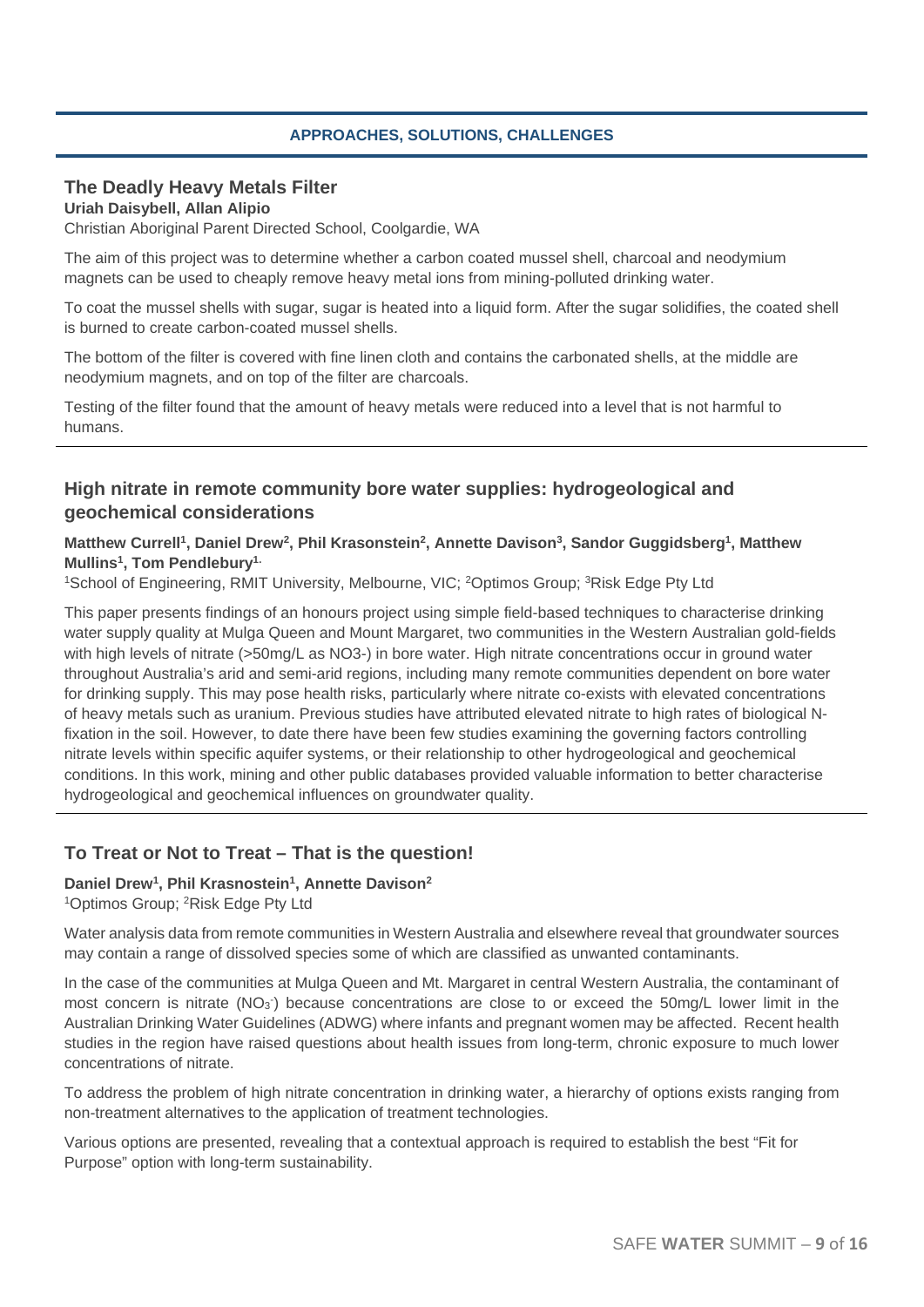# **'Understanding context': an oft forgotten pre-requisite for design of drinking water solutions**

# **Annette Davison**

Risk Edge Pty Ltd

The World Health Organization and the Australian Drinking Water Guidelines call for a catchment to consumer approach to drinking water management. This approach includes understanding the governance framework in which the water supplier operates – the stakeholders, the legal and formal requirements, the product being produced and the controls and monitoring to consistently provide 'fit for purpose' water. Water suppliers need to fully understand their operating context to holistically understand and manage risks. For each system to be supplied with drinking water, it is important to first undertake an operating context assessment to identify key stakeholders, key hazards that must be controlled, water quality guidelines that must be met and design treatment and monitoring technologies that are contextually and culturally appropriate for the community in which they will be implemented. In this presentation, I will discuss the need to 'understand context' as a pre-requisite to the 'appropriateness' of drinking water solutions.

# **Housing for Health and Safe Water: Revisiting history to land in the present**

#### **Tess Lea, Paul Torzillo**

Housing for Health Incubator, University of Sydney, NSW

In the 1980s, Healthabitat made a point of measuring water use and water contamination issues in the desert regions of Australia. This was to meet a widespread myth that, since Aboriginal people wasted or otherwise did not know how to use water, the functionality of water amenities was irrelevant. In this paper, Housing for Health Incubator collaborators Professor Paul Torzillo and Associate Professor Tess Lea provide an overview of this historical work. We bring it into the contemporary period, where water security, palatability and potability loom large as issues for health and viability, both as a legacy of over-extraction and portent of climate change pressures.

# **Positive re-design of drinking water delivery in the Torres Strait Islands**

Chris Blake<sup>1</sup>, Brad Milligan<sup>1</sup>, Toni Veronese<sup>2</sup>, Greg Jackson<sup>3</sup>, Heidi Grodecki<sup>3</sup>, Nina Hall<sup>4</sup> <sup>1</sup>Tropical Public Health Services, Queensland Health, Cairns; <sup>2</sup>Torres Strait Island Regional Council, Torres Strait; **<sup>3</sup>**Queensland Health Water Unit, Brisbane; 4The University of Queensland, Brisbane, Qld

The Queensland Government piloted an initiative to install water treatment technology that was 'fit-for-purpose and fit-for-place' in remote Indigenous communities on two Torres Strait Islands (Hammond and Warraber Islands). It was identified that an effective model of safe drinking water delivery for remote Indigenous communities should include five 'prerequisites for success' to ensure equitable access to safe drinking water, these include cross-agency collaboration, tailored design for each community, cultural competency by government agencies engaging in Indigenous communities, appropriate water treatment training and technology, and ongoing mentoring and support for remotely-located water operators. The program, commencing in 2016 and implemented in 10 communities, has demonstrated ongoing sustainable results and efficient use of investment, by better management of drinking water supply systems and is evidenced by zero boil water alerts (attributed to *E. coli*). This initiative has adaptive potential for other remote communities and other basic service delivery, including wastewater treatment and solid waste management.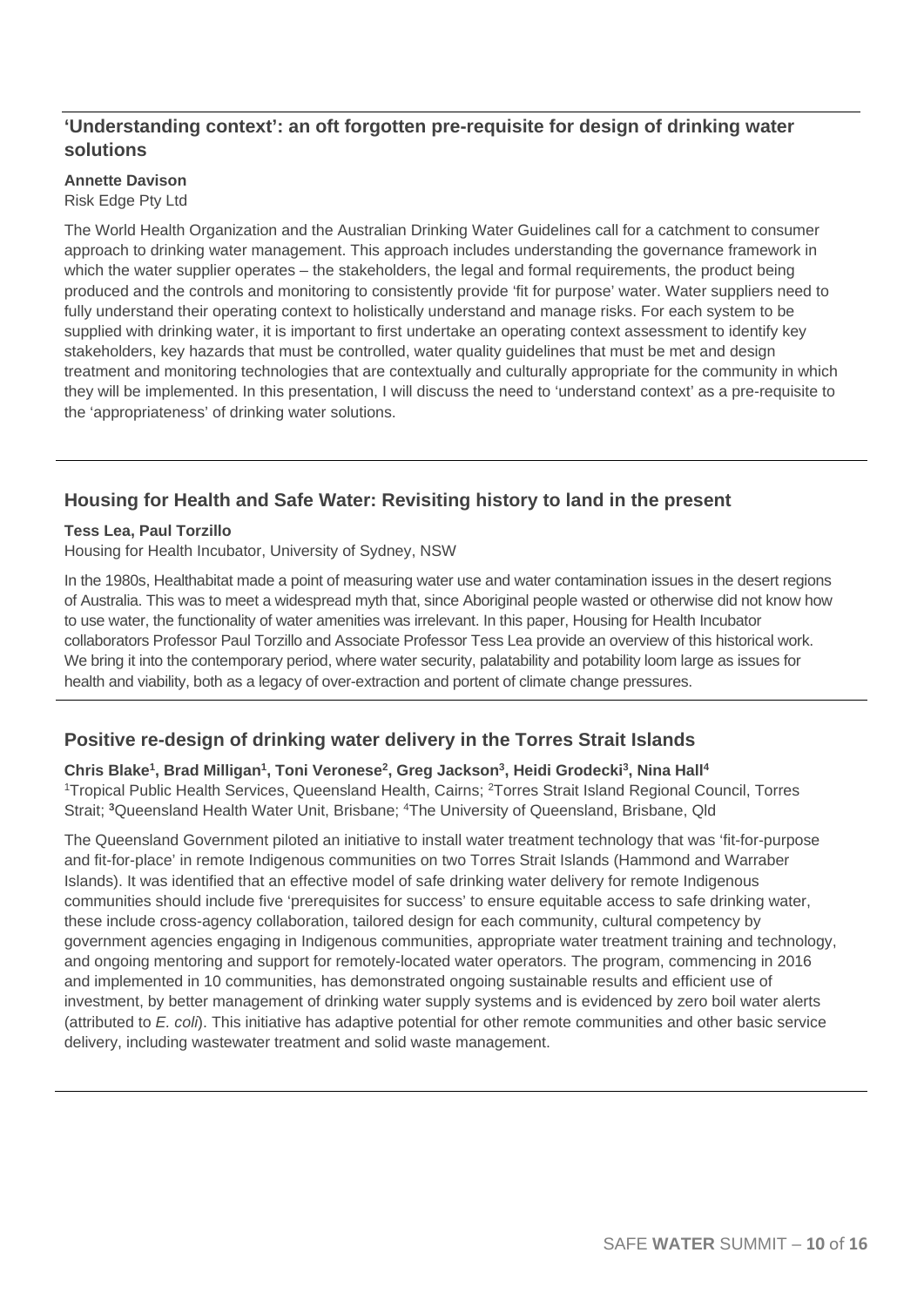# **Safe, Secure and Sustainable Water Services for Queensland Communities**

#### **Rob Fearon**

Queensland Water Directorate (*qldwater*)

*qldwater* is the central advisory and advocacy body within Queensland's urban water industry representing the majority of the state's public water and sewerage service providers. *qldwater* works with members to promote safe, secure and sustainable urban water services for communities.

Queensland is one of the largest sub-national jurisdictions in the world with population spread over 370 regional supplies, 88% of which are potable and 44% that service fewer than 500 people. Water supplies developed over the past 130 years driven by co-investment by state and local state government but coordinated funding ceased abruptly in 2009 leaving small communities to manage independently.

Small councils can struggle to manage or afford their systems and have been criticised in national reviews, some of which call for corporatisation or privatisation. Seeking sustainable solutions, *qldwater* and the Local Government Association of Queensland are working with 32 councils to examine regionalisation under a program sponsored by State: the Queensland Water Regional Alliances Program.

# **Water and Wastewater services for remote communities in Western Australia.**

#### **Anas Ghadouani**

The University of Western Australia, WA

This presentation will provide a brief overview on the key, current and historical, challenges facing the provision of adequate services for water and wastewater in remote communities of Western Australia. A report on recent development in the state of Western Australia will be provided, especially in the context of a number of new initiatives and collaborative discussions between the university and the various key agencies as well as the private sector. This water summit will provide great opportunities to initiate collaboration and share ideas on how to develop adequate and integrated solutions for the key challenges.

# **Adapting International Development sector approaches to improving water service outcomes for remote Indigenous communities**

Kumi Abeysuriya<sup>1,2 (Hon)</sup>, Nina Hall<sup>2</sup><br><sup>1</sup>Institute for Sustainable Futures, Queensland University of Technology (QUT), Brisbane; <sup>2</sup>School of Public Health, The University of Queensland, Brisbane, Qld

Water service provision is generally viewed as the domain of technical experts with relevant scientific knowledge not usually available in remote communities. While Indigenous Shire Councils in Queensland are responsible for water services for larger discrete remote communities, decisions rely on recommendations from external consultants that may not be such a good option for the context of that community. Numerous studies stress the need for greater empowerment and capacity for competent decision-making by remote communities. One path to building such attributes may be through adapting community-led participatory approaches to community water safety planning designed for the international development sector. Through such approaches, stakeholders in Indigenous communities may be meaningfully involved in co-designing services consistent with their values and needs in collaboration with relevant experts, making incremental improvements to the approaches to better achieve the full range of outcomes they desire.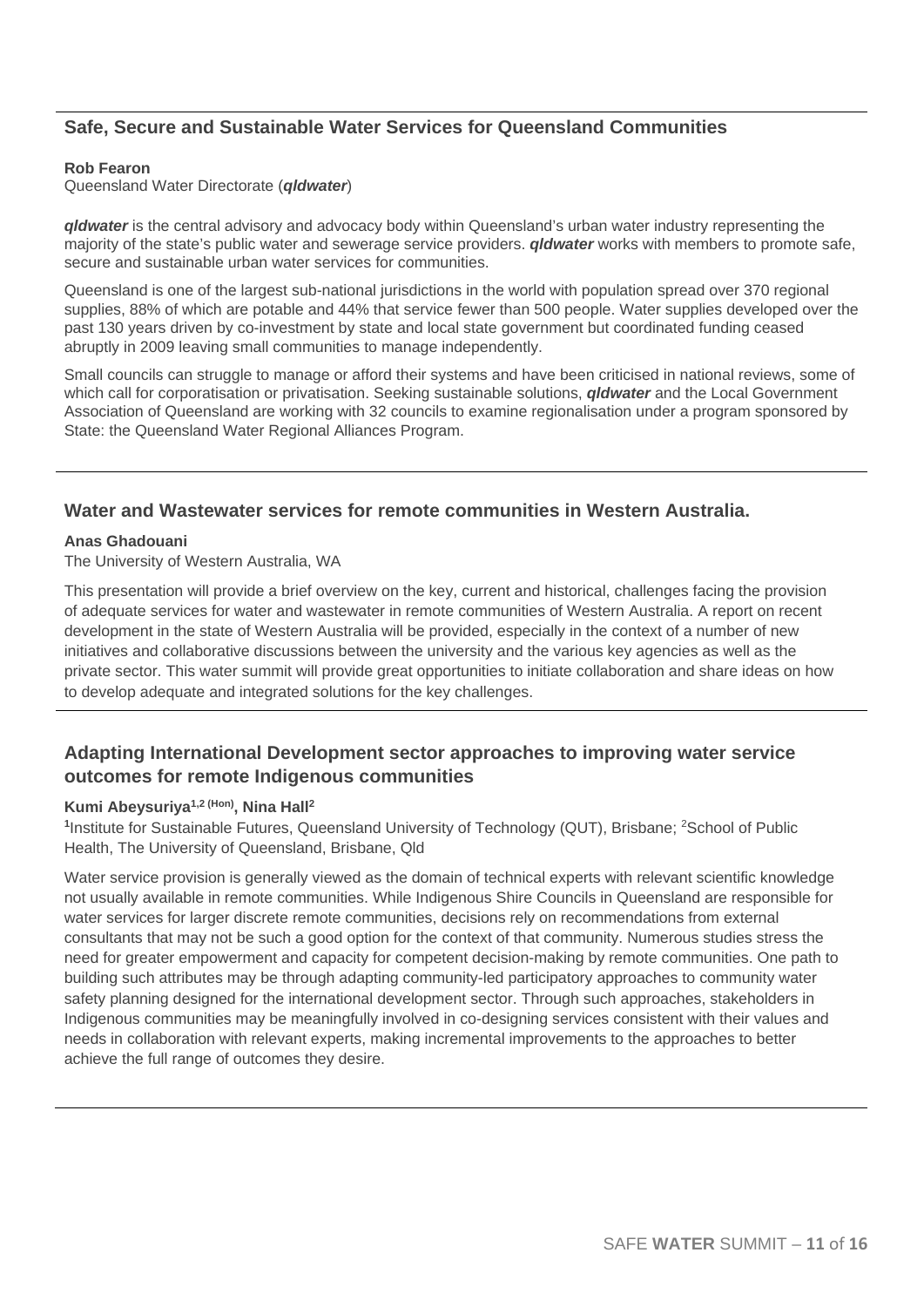# **Unsafe regulated potable water supplies – more common than you think: Part 1**

#### **Michael Lawrence**

Bligh Tanner, Brisbane

Advanced Water Management Centre, The University of Queensland, Brisbane, QLD

In August 2016, a *Campylobacter* outbreak in New Zealand's Havelock North drinking water supply caused ~5000 cases of illness and four deaths. The consequent inquiry analysed compliance of New Zealand water providers with regulatory standards; 20% of the population were supplied water was not demonstrably safe.

In Queensland, a "Comparative report" compared our drinking water providers for 2015-2016. The report indicates that "rainfall events increase the difficulty in treating many water supplies" and "the subsequent treatment of the drinking water during these events is unable to adequately treat the drinking water supply to a suitable standard".

Translated: our Government is aware of numerous councils operating unsafe drinking water supplies. Under these circumstances, I contend that a drinking-water related disease outbreak is inevitable. I will provide evidence of some of these supplies, including where "upgrades" to the system purportedly to alleviate the issues will not address the identified public health risks.

# **Unsafe regulated potable water supplies – more common than you think: Part 2**

#### **Katrin Doederer**

Advanced Water Management Centre, The University of Queensland, Brisbane, QLD

Recent salmonella outbreaks in rural Queensland could be followed in the media and clearly demonstrate the failure of providing safe water. In Queensland the performance of water utilities in the large regional centres is well understood. However, performance reporting for the small water providers is patchy and inconsistent. Reviewing water quality data available from Annual Shire Council Reports across Queensland from 2009-2017 revealed that a large proportion of *E.coli* incidences was related to a failure of the chlorination barrier. This can be caused by excessive organic loading due to rainfall events, breakdown of equipment, and lack of regular monitoring and skilled employees in regional areas. While pathogens are the major concern, rain event can also introduce additional chemical contaminants or their precursors. The evidence of the available data demonstrates a need for action to avoid a Havelock North in Queensland.

#### **PLANNING AND POLICY FRAMEWORKS**

#### **Identifying the critical 'unknown unknowns'**

#### **Geoffrey Harris**

Laynhapuy Homelands Aboriginal Corporation, NE Arnhem Land, NT

Laynhapuy Homelands services 25 homelands, covering  $\sim$ 18,000 km<sup>2</sup> in north-east Arnhem Land. Some 22 homelands source water from aquifers, and 3 from billabongs/creeks shared with wild pigs, buffaloes and crocodiles. Anecdotally, excluding surface-water supplies, there are no issues relating to taste, quality or quantity of water supplied. However, to date, there's no monitoring or awareness of community or individual house usage within each homeland, changing groundwater depth due to climatic changes (wet/dry season, 'dry' wet seasons), recharge timeframes, bore extraction impacts. Of changing water quality, including impacts of changing land use activities in recharge areas, including introduction of mining, fracking, forestry and large scale vegetation clearing.

The organisation's ability to rapidly implement and sustain appropriate monitoring, sampling or treatment has been constrained by financial considerations, limited vehicle and human resources available to do sampling, lack of internal resources with knowledge in these areas and lack of awareness of recent developments and innovations.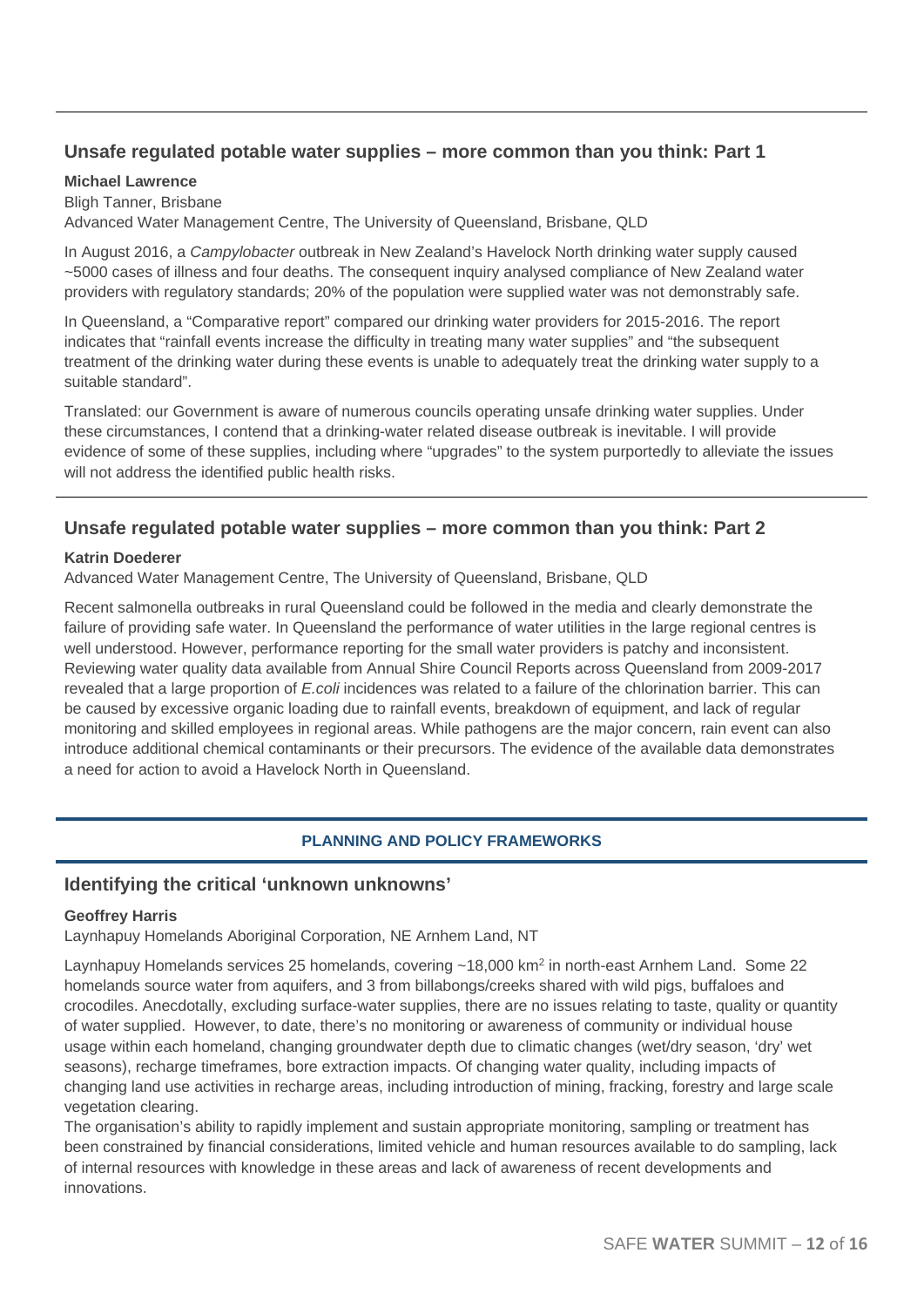# **Water and the bush**

### **Felicity Wall, Josie Douglas**

Central Land Council, Alice Springs, NT

The CLC is a statutory authority supporting Aboriginal people across more than  $417,000$  km<sup>2</sup> of freehold Aboriginal land in the Northern Territory. Of increasing importance is the impact of inadequate housing and available water in desert communities. Issues of water quality and supply impacts on the health and wellbeing of people living in the bush. It all comes back to the water.

This presentation will bring a Central Australian perspective on water sources, impacts on infrastructure and traditional owner perspectives. By drawing on specific examples from Lake Nash (calgon water treatment), Yuelamu (water insecurity), Iwupataka (water infrastructure), Kintore (rain water tanks) and an overall commentary on the impacts of 'hard' water on infrastructure in Central Australia.

# **Safe and secure waterways**

#### **Sue Jackson**

Australian Rivers Institute, Griffith University, Brisbane, Qld

Recently there has been a number of health advisories warning people not to fish or drink from rivers in the Northern Territory and Queensland. I will address the issue of access to safe water but with a focus on the food and water produced by healthy freshwater systems in towns and remote areas where Aboriginal people hunt and fish aquatic resources and rely on access to unpolluted water to maintain distinct ways of life. Results from surveys of Indigenous households in three tropical catchments will be presented: Daly River (NT), Fitzroy (WA) and Mitchell (Qld). I argue that water security research and concepts like 'critical human needs' should move beyond the normative frame of per capita/per household volumes of clean 'domesticated' water to accommodate other ways of living safely and securely on country.

# **Leveraging Australia's SDG commitments for greater accountability and action for safe water for Australia's First Peoples living in discrete locations**

#### **Claire Brolan**

The University of Queensland, Brisbane, Qld

Safe, sustainable water supplies for Indigenous Australians living in discrete locations is more than a health issue: it is an intergenerational equity and justice imperative. However, rights aspects of safe water for Australia's First Peoples becomes frequently sidelined when accountability and policy complexities come into play. Tension can emerge around Commonwealth-State/Territory-local government responsibilities, partisan politics, international and multinational interests, private industry and community responsibilities, land ownership and cultural rights/entitlements. The self-determination and voices of the diverse Aboriginal and Torres Strait Islander communities at the heart of safe water supply issues are often not heard, or tokenistically engaged. Governance processes that do exist often lack meaningful and effective participatory governance mechanisms. Therefore, this presentation will consider ways Australia's commitments under the Sustainable Development Goal (SDG) agenda can be strategically leveraged to build respectful, inclusive multi-stakeholder policy and planning frameworks for safe water supplies to rural and remote Indigenous Australians moving forward.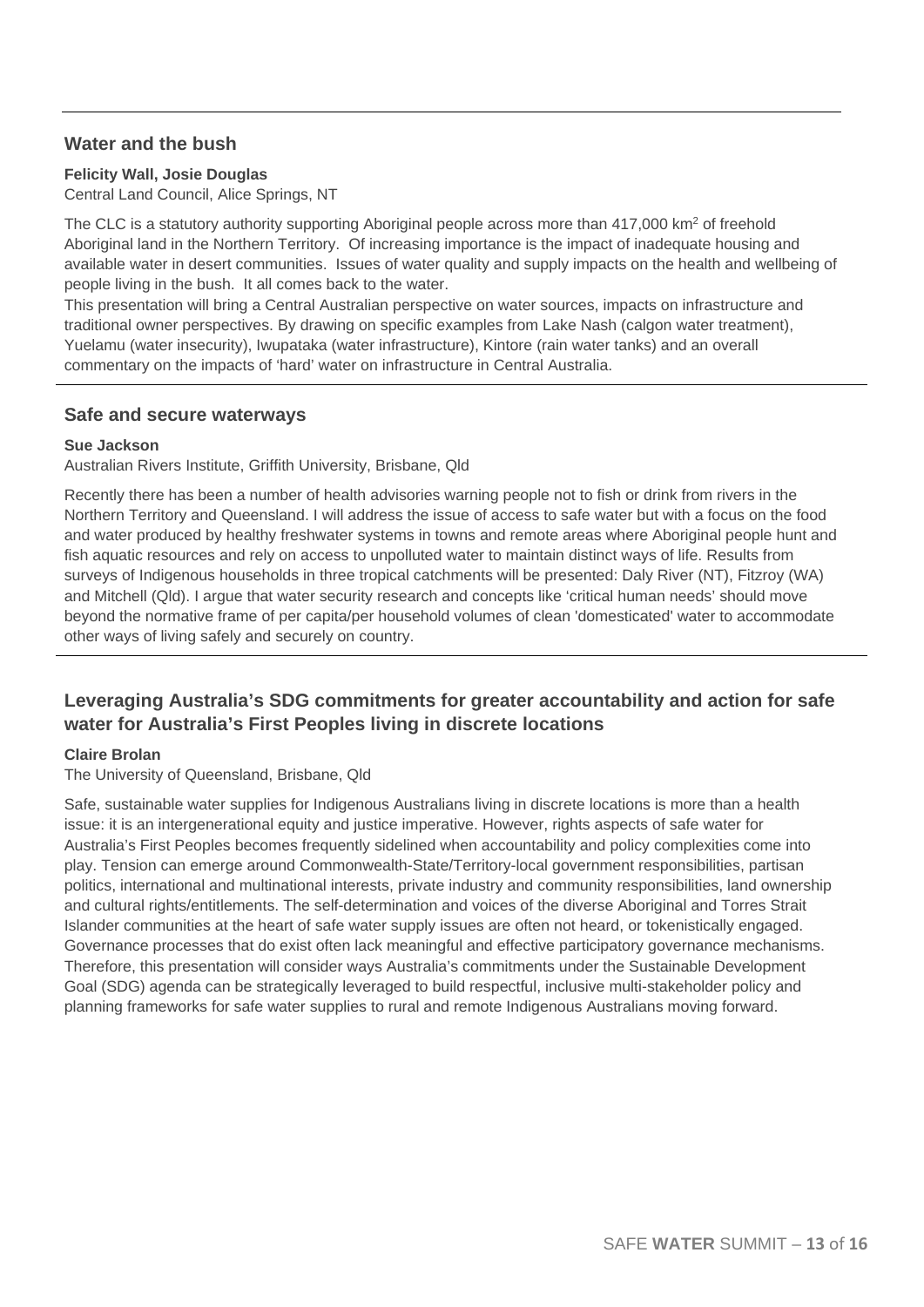# **ONGOING RESEARCH**

# **Chronic kidney disease, diabetes, and water quality in the Northern Territory**

### **Paul Lawton, Steve Guthridge, Alan Cass**

<sup>1</sup>Menzies School of Health Research, Charles Darwin University, Darwin, NT.

Given concerns about water quality and the burden of chronic kidney disease (CKD) and diabetes in the Northern Territory (NT), we are gathering readily available data to understand quickly the nature and scope of the problem systematically. This includes all de-identified blood and urine test data about kidney function from the NT, and all water quality testing data from the NT's single water company, from 2002 to 2018. Data will be compiled and compared for 80 individual remote NT communities. We'll see if there is any relationship between (i) exposure to various water characteristics over time (including but not limited to heavy metals, and total dissolved solids – a measure of water palatability) and either (ii) the burden or progression of measured CKD, or (iii) measures of control of blood sugar. Communities with demonstrable concerns will be the focus of in-depth consultation and further detailed research and public health responses.

# **Chronic Kidney Disease of Unknown Aetiology (CKDu) in Sri Lanka: an hypothesisagnostic approach**

#### **Richard Banati1,2,3, Katrina Van De Ven1,3,4,5, Marina Sara1,3,4,5, Timothy Boyle1,3,4,5**

<sup>1</sup>Australian Nuclear Science & Technology Organisation (ANSTO), Sydney; <sup>2</sup> Faculty of Medicine and Heath, University of Sydney, Sydney, NSW; 3 on behalf the collaboration's three working groups: 'Medical/ Physiological', 'Public Health' and 'Environment';<sup>4</sup> in partnership with the Global Water Institute (GWI);<sup>5</sup> in collaboration with the Michael Crouch Innovation Centre (MCIC)

ANSTO has adopted a 'hypothesis-agnostic' approach to investigation of the complex issue of CKDu in Sri Lanka. This approach is underpinned by:

- Collaboration ANSTO has convened researchers and practitioners from over 20 universities, government departments, and research agencies to form thematic groupings (medical/ physiological, environmental, and public health). To these, ANSTO offers free access to its large-scale research infrastructure and competency in isotope-based systems analytical measurements.
- Defined program of work ANSTO is leveraging its large-scale research infrastructure and competency in isotope-based systems analytical measurements to benefit the community of researchers investigating CKDu.
- Use of novel methodologies ANSTO, under a partnership with the GWI, recently conducted a three-day experiential innovation competition (Hackathon) aimed at mitigating dehydration, a potential contributing factor to CKDu in Sri Lanka. ANSTO is now working with the winning teams on product development to accelerate the proposed solutions for implementation in early 2019.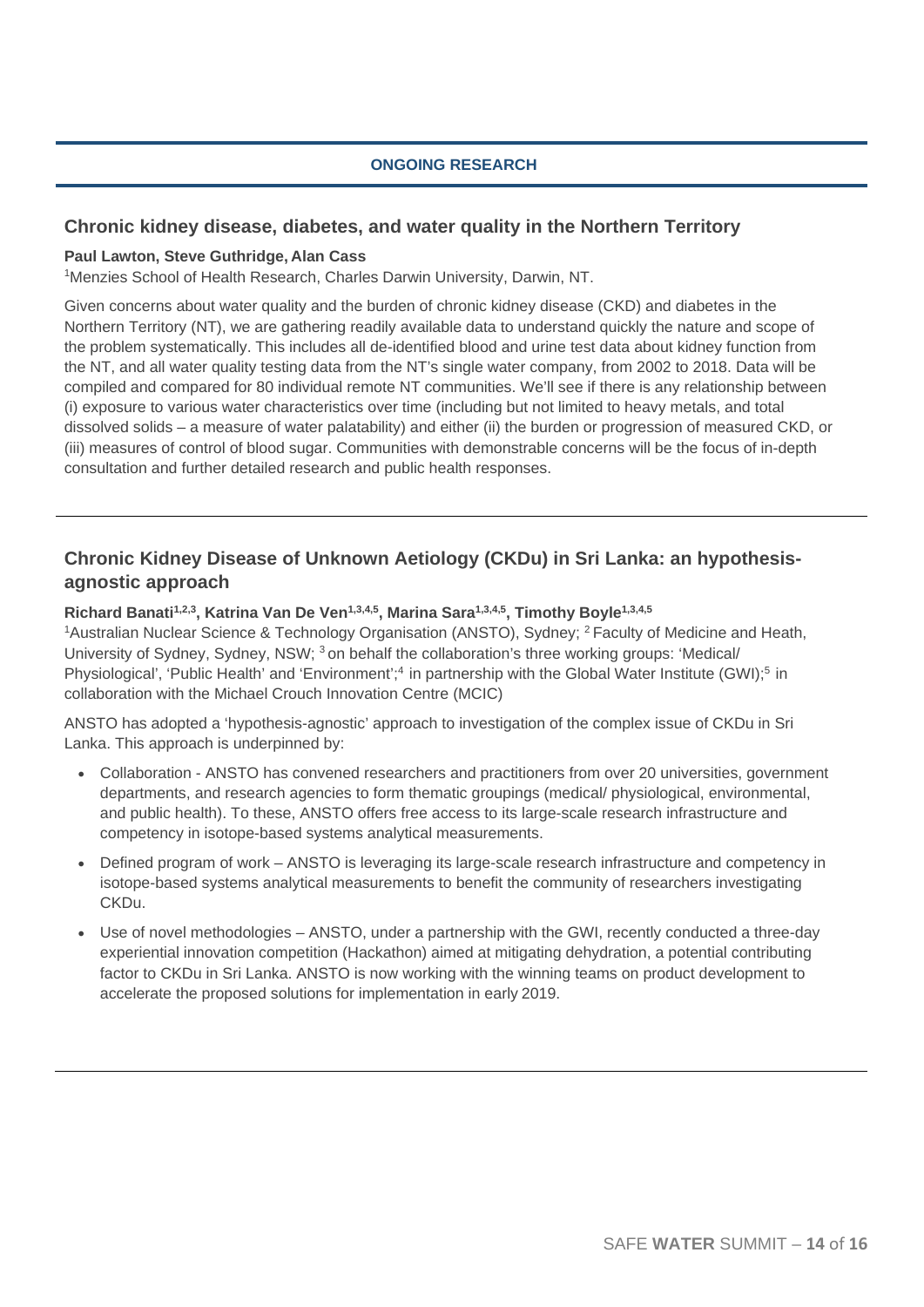# **Environmental factors impacting drinking water quality in CKDu-affected regions in Sri Lanka: an isotopic tracer approach**

# **Chandima Nikagolla1, Karina Meredith2,3, Richard Banati2**

<sup>1</sup>Queensland University of Technology (QUT), Brisbane, QLD; <sup>2</sup>Australian Nuclear Science & Technology Organisation (ANSTO), Sydney; <sup>3</sup>Connected Waters Initiative Research Centre, University of New South Wales, Sydney, NSW

The chemistry of drinking water in dry climatic agricultural regions of Sri Lanka has captured many researchers attention in relation to the occurrence of Chronic Kidney Disease of Unknown Cause (CKDu) in Sri Lanka. However, studies rarely focus on the multiple environmental factors that maybe interacting and contributing to water quality in these regions.

Sixty groundwater samples were collected from endemic CKDu areas during two field visits and analysed for water chemistry and environmental isotopes. The study found that the physiochemical properties and isotopic composition of the water is highly variable highlighting that it is difficult to rely on traditional methods of water quality assessment in CKDu affected regions. Targeted site investigations considering the rainfall and the groundwater hydrology, together with understanding the fate of agrochemicals and potential contamination pathways will be useful for understanding the impact of water quality in CKDu affected regions.

# **AND, DURING SESSION INTERVALS**

# **Bridging the Gap: Raising Awareness of Water Health through Eco-musicology and Interdisciplinary Collaborations**

#### **Heidi Chan**

#### The University of Queensland, Brisbane, QLD

Water health is a concern, both locally and globally. To raise awareness, identify issues, transmit knowledge and seek solutions, effective communication between different stakeholders, including the public, is important. However, academic research, scientific findings, industrial knowledge and technical terminologies might be unfamiliar or unable to reach to the public. Eco-music and interdisciplinary collaborative projects can bridge the gap, and connect with a broader audience at the grassroots level. Research on music created with reference to the theoretical framework of eco-musicology has shown that eco messages can be disseminated to a wider demographic, promoting advocacy and remedial messages. Through the connection of sound/music, society/culture, and environment/nature, listeners are able to connect with their local ecologies and wider environment. Furthermore, with the application of techniques such as sonification in inter-disciplinary compositions, scientific data can be translated into aesthetic aural works, and enhance listeners' awareness and understanding of scientific concepts through affective stimulus.